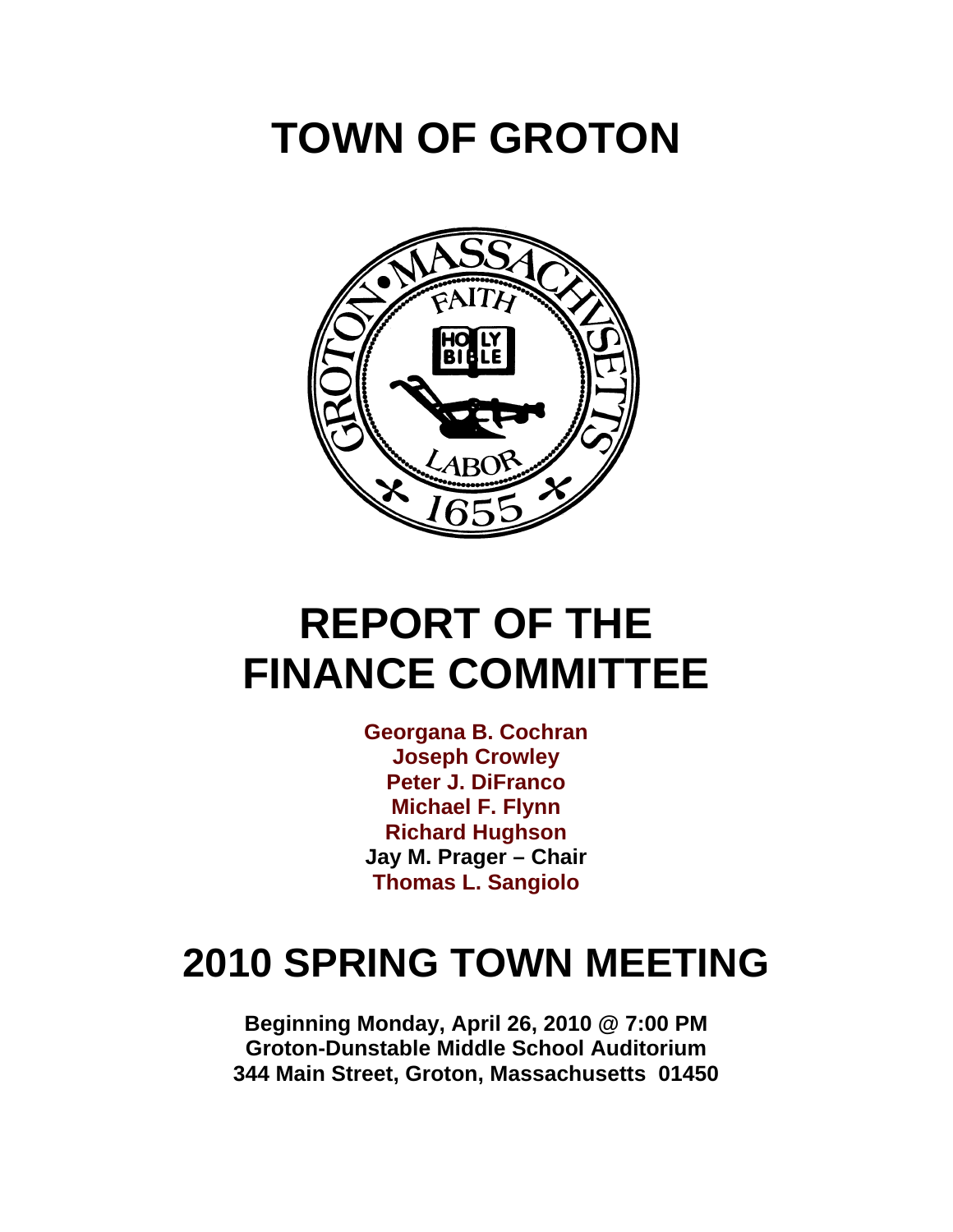### **Introduction:**

 The good news is that, despite continuing economic challenges, we are able to present a balanced FY2011 budget with only a small increase in the average tax bill.

This year, the Finance Committee modified its budget review process. In past years, prior to the hiring of our Town Manager, the Finance Committee would delve into the minutiae of the budget and recommend specific cuts or additions in specific line items. This year we adopted a different approach: as we performed our department reviews we developed a list of budget items that we felt deserved attention; we then presented this list to the Town Manager and the Selectmen, but, with a few exceptions, we did not request or insist that each listed item be individually addressed. Rather, we asked that the expense budget be reduced by the total amount of our recommended reductions, leaving the details of where the reductions would be made to the discretion of the Town Manager and the Selectmen. For example, the Finance Committee felt that, given prevailing economic conditions, there should be no increase in town employee headcount in FY2011, whereas the Town Manager and others felt it important that the Town hire two police officers. The Finance Committee's position was that if hiring personnel was deemed a priority in FY2011, then funding for those hires should be found elsewhere in the budget. By this prioritization process, and through a series of cooperative open meetings involving Selectmen, the Town Manager, the Finance Department staff (Town Accountant, Treasurer/Collector, Town Assessor), Department Managers and the Finance Committee, a final balanced FY2011 budget was agreed upon. We are pleased to say that our recommended expense budget reductions, amounting to over \$125,000, were achieved with no decrease in municipal services and that the FY2011 municipal budget, exclusive of the schools, increased by only a fraction of one percent. The Finance Committee plans to meet regularly with department heads during FY2011 so that we can approach the FY2012 budget season with a better understanding of departmental needs and avoid the last-minute fact finding and disagreements that frequently occur in the final months leading up to Spring Town Meeting.

 In past years, the Finance Committee has taken what it believes to be a responsible and cautious approach to budgeting and spending. As a result, Groton's financial condition is better than many other cities and towns in the Commonwealth. The economic picture, however, remains murky and there is risk with respect to revenues going forward. The Town saw a reduction in expected state funding during FY2009 and FY2010 and state government has projected reductions in FY2011 and FY2012. We have also seen other sources of revenue decline during FY2010, including reductions in investment income and automobile excise taxes. With this in mind, the Finance Committee believes that the town should continue to budget, act and spend responsibly and cautiously going forward.

### **The FY2011 Budget:**

This year, we are being asked to consider and approve two town budgets. The first budget stays within the Proposition 2½ levy limit and provides the Groton-Dunstable Regional School District with a funding increase from Groton of \$464,000, which is about 77% of the Town's projected new revenues in FY2011. The second, contingency, budget provides the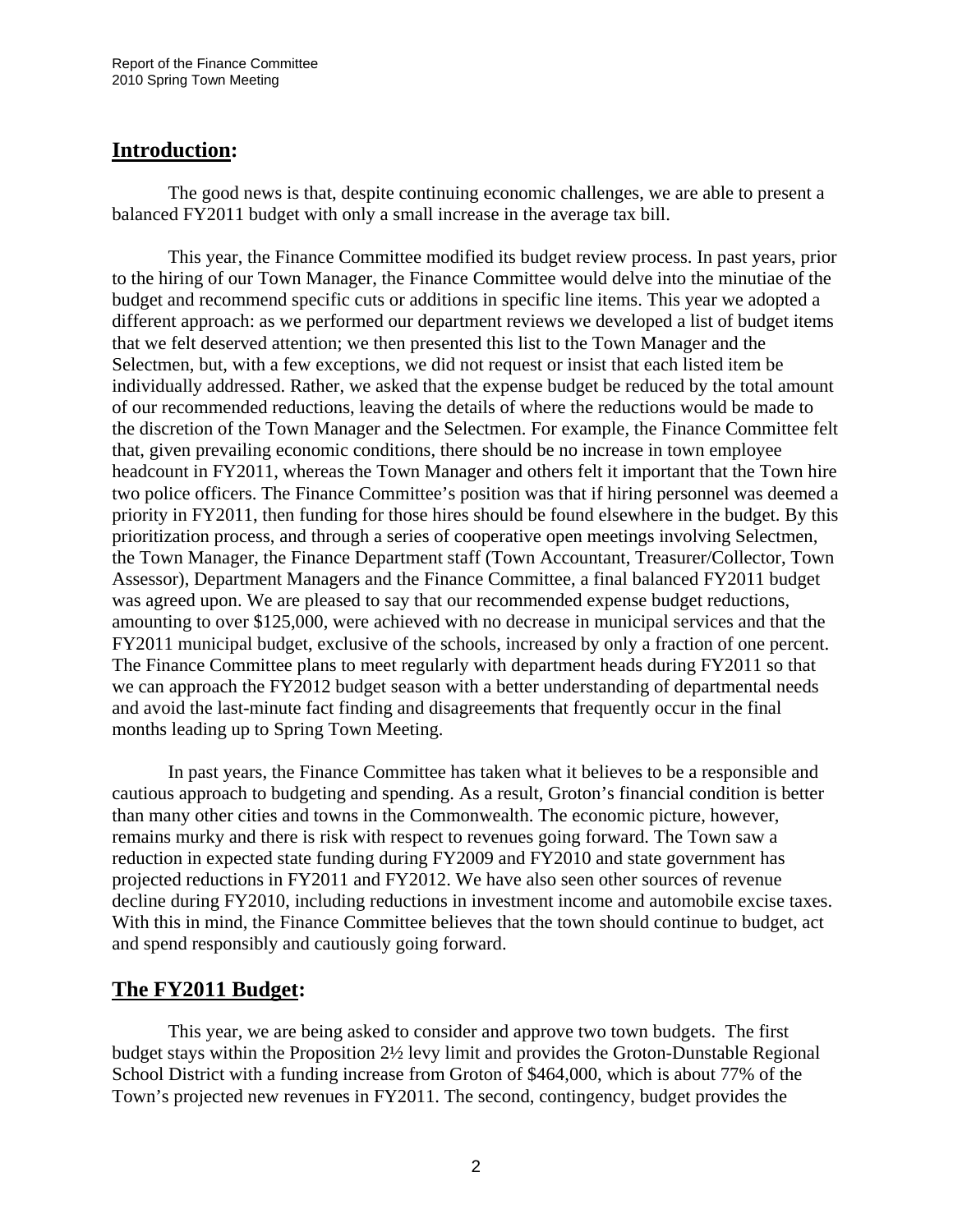\$1,459,000 increase in funding requested by the GDRSD and requires an override of almost \$1,000,000. The non-override budget will increase the average Groton tax bill by about \$64; the override budget will increase the average tax bill by another \$256 for a total increase of about \$320 (an "average tax bill" is the tax on a \$400,000 house).

As in past years, more than half of Groton's total operating budget goes to fund the Groton-Dunstable Regional School District's operating expenses. In 2007, the Finance Committee warned taxpayer's that, despite falling enrollment, the cost of the schools were growing faster than the Town could afford and that if structural changes were not implemented to bring outsized budget increases back into line with realistic town revenue growth projections the result might be catastrophic. We repeated this warning in our report at last year's Spring Town Meeting and also noted that the GDRSD had, at that time, projected an FY2011 increase (resulting, for example, from known contractual obligations and benefits cost increases) of approximately \$800,000. That number, which should have been accurately determinable, has turned out to be significantly understated: the GDRSD shows the FY2011 increase in salaries alone to be over \$816,000 and the increase in benefits and related costs to be \$415,000, for a total of \$1,231,000. The total increase in the combined FY2011 assessment to Groton and Dunstable totals \$1,855,000, about \$1,305,000 more than the total of \$549,000 that Groton and Dunstable had included as increased GDRSD funding their FY2011 non-override budgets.

In essence, the total additional amount that the schools are asking for – about \$1,305,000 – is only slightly larger than the amount – \$1,231,000 – that is needed to fund this year's wage and benefits increases. It is interesting to compare these increases to community averages. The average wage increase in the United States in the period from February 2009 to February 2010 amounted to 1% (Bureau of Labor Statistics). The total wage increases in the FY2011 GDRSD budget, adjusted for headcount, amounts to 4.0%. Teachers, who receive 95% of the total FY2011 GDRSD wage increases (\$773,643), will receive an average increase of 4.9% and will earn an average salary of \$68,935. These increases, which occur year after year, are a major cause of the spiraling costs of public schools.

Both the Groton Finance Committee and the Town Manager have predicted that unless there are significant changes in the way the schools operate and compensate, we can expect to see a continuing series of override requests in the future. We have asked the GDRSD for forward-looking budget projections every year, but last year was the first time that we received one. Sadly, the estimate was off the mark. Given the impact of school funding on the Town's budget, we again voice our opinion that Groton taxpayers need to have an accurate, forwardlooking, set of school budget projections every year.

We understand that this is not just a local problem. Many, if not most, cities and towns in the United States are struggling with similar problems. Nor can the problem be entirely solved locally. Among other initiatives, our elected representatives at all levels need to rethink and reform the federal and state mandates, laws and regulations that serve to drive school costs up without providing a concomitant increase in the quality of education. Unfortunately, we can't wait for that to happen – we have no choice but to act locally, and preferably in concert with other towns and regions, to try to bring this difficult situation under control.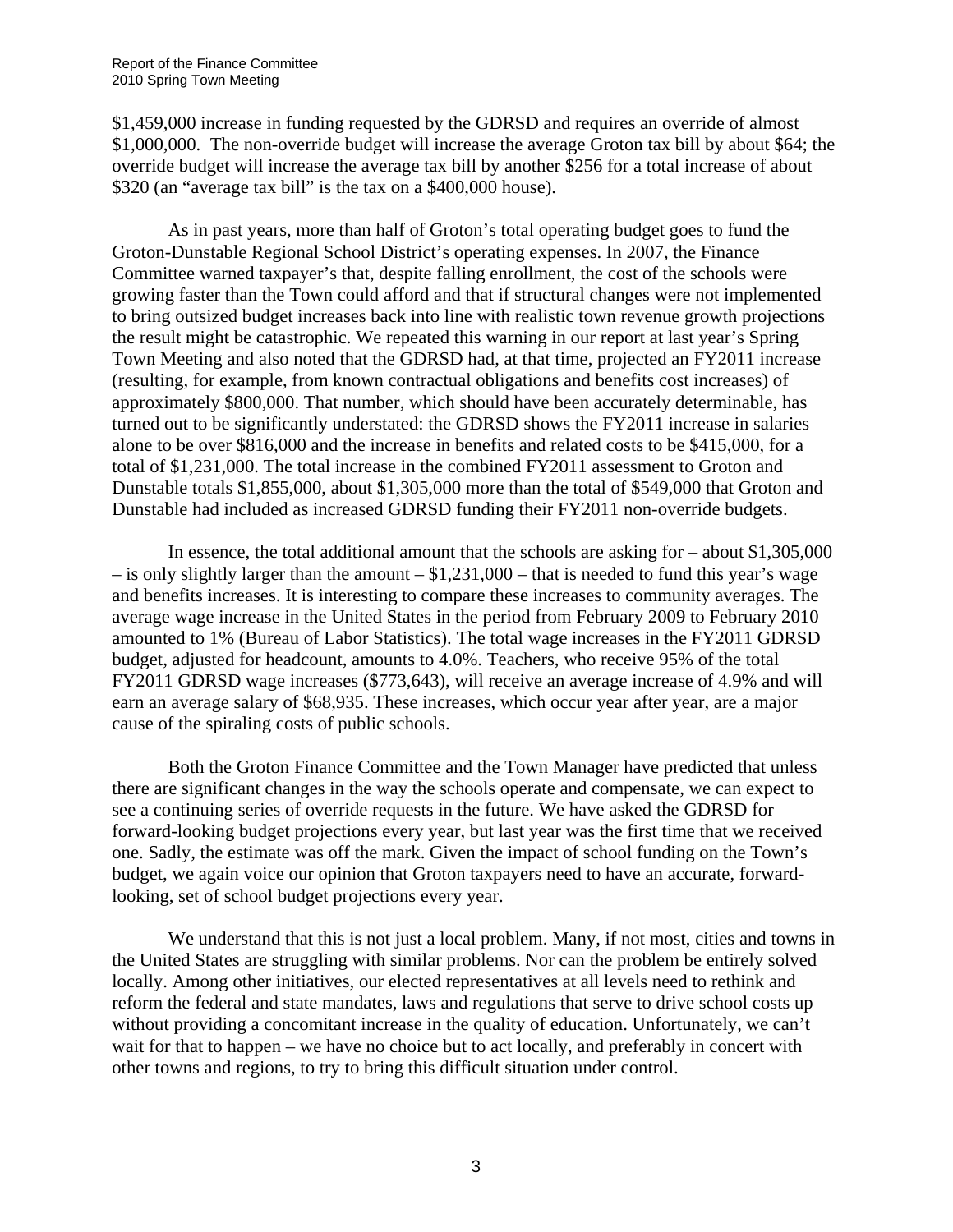We also note, as we did last year, that while the revenue estimates in the FY2011 budget are relatively conservative, there is risk that actual FY2011 revenues may fall short of those projections. The state aid picture remains murky and it is not yet clear how general economic conditions will continue to affect members of our community. We warned last year that reduced state aid, reduced automobile excise tax revenue and/or reductions in property tax and other collections could, among other things, throw the budget out of balance (a 1% decline in town property tax collections translates into a nearly \$250,000 decrease in town revenues). During 2010 we saw a reduction in excise tax revenue and State Aid. If general economic conditions continue to deteriorate, or if conditions stabilize but do not improve, the revenue assumptions used in the FY2011 budget may not materialize.

# **2010 Spring Town Meeting Warrant Articles:**

The following are the Finance Committee's comments regarding selected articles in the 2010 Spring Town Meeting Warrant:

#### **Article 4: Wage and Classification Schedule**

This article provides no increase (0% COLA) for "bylaw" (non-union) employees. The Finance Committee approved this unanimously as a matter of community equity: with local unemployment high, Groton Social Security recipients receiving no increases and the average U. S. wage increase only in the 1% range, we did not think a COLA raise was warranted. Because of longevity and other payments, many affected bylaw employees will still receive wage increases, amounting, on average, to about 1.5%. The Finance Committee also proposed providing a pool of funds that the Town Manager could use to provide selective, performance-based, increases or bonuses to bylaw employees. Unfortunately, Town bylaws prevent this from being implemented. We think it imperative that Town bylaws be modified so that bylaw employees may be compensated based upon performance, productivity and effectiveness, and in accordance with community wage standards.

#### **Article 11: Community Preservation Funding Recommendations**

With respect to specific CPC Proposals in Article 11:

#### **Proposal A: Allocation to the Conservation Land Fund \$30,000**

The Finance Committee voted unanimously in opposition to this expenditure for the same reason that it opposed a similar, larger, expenditure last year. The Conservation Commission currently has over \$700,000 in its reserves, as well as a pending grant award of more than \$90,000, resulting in a total Fund deposit that is comparable in magnitude to the Town's general stabilization fund and that exceeds the amount in the Town's capital stabilization fund. There is no objective reason for further increasing the already substantial amount of funds in the Conservation Land Fund.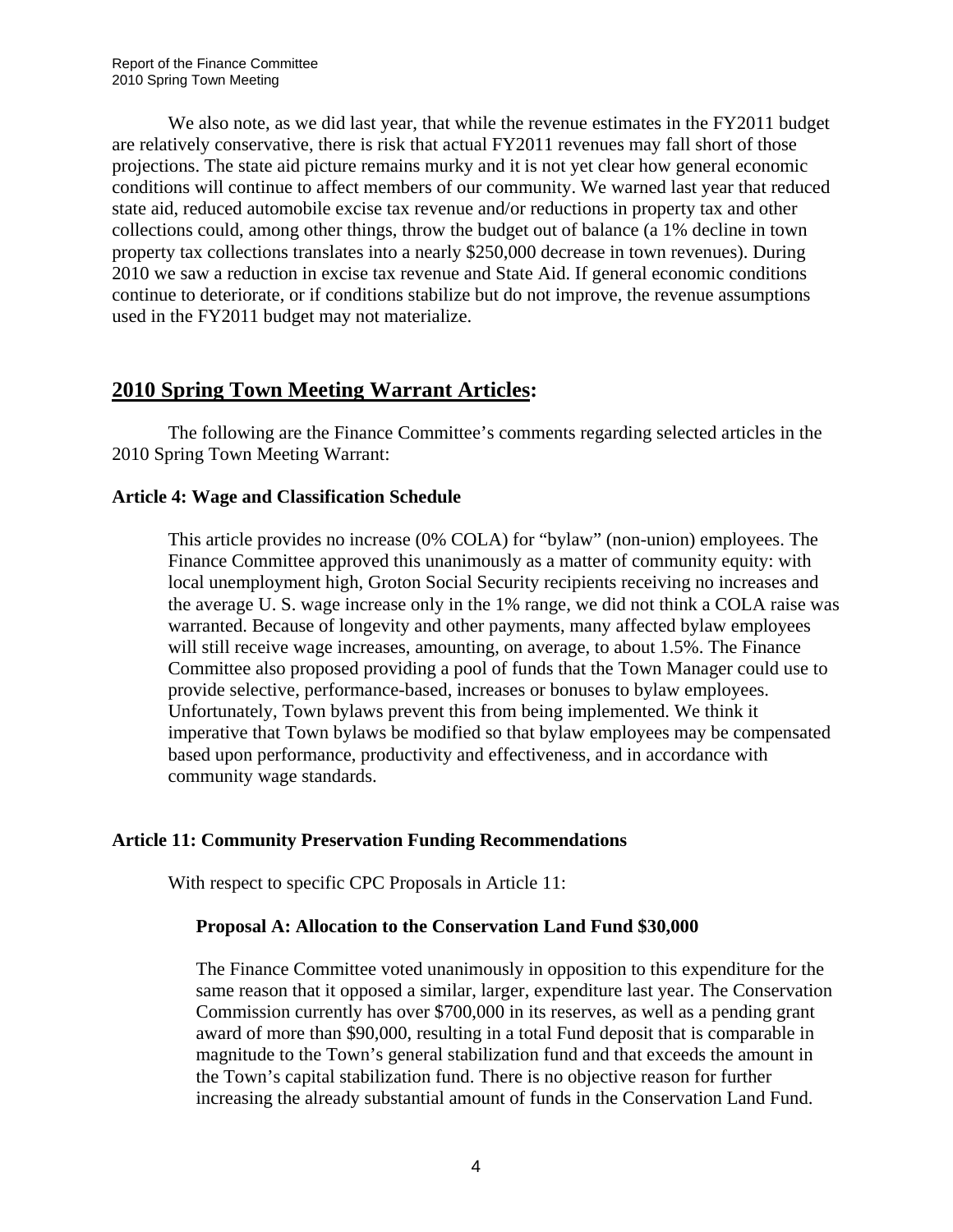#### **Proposal B: Unkety Brook Well Site \$75,000**

The Finance Committee is unanimously opposed to this expenditure. The Finance Committee believes that enterprise funds should be self-supporting and that their rate structures should enable funding of reserves for projected infrastructure improvements. The proximity of the well to any particular property, such as the High School, is not relevant, because the school will pay for the water it receives, just as any other ratepayer would.

#### **Proposal C: Community Wide Agricultural Context Inventory \$25,000**

The Finance Committee is unanimously opposed to this expenditure. Information regarding the history of agricultural activities in Groton is locally available and we can see no reason to pay so large a sum for collecting it. This is another example of a project that ought to be done locally at no, or minimal, cost to the taxpayer.

# **Additional Comments:**

#### **Employee Compensation and Benefits:**

Municipal wage and benefits increases, and unfunded defined-benefit pension liabilities, are significant issue facing communities today. Municipal employees, both union and non-union, typically receive a pre-negotiated increase each year along with "step", "longevity", "lane change" and other increases that rarely relate to the quality of the employee's performance. Too often, these increases are negotiated based upon what employees in another town, or another union within town, are receiving  $-$  a surefire way to ensure a never-ending upward spiral in compensation, irrespective of community economic conditions and the actual market cost of hiring qualified individuals. Most, if not all, of our town union contracts are coming up for renewal. We think the Town Manager and the Selectmen should propose contracts that better reflect community equity and wage standards; that provide contingencies that make forward-looking wage increases subject to economic realities; and that offer "pay-for-performance" to incentivize and reward performance, productivity and effectiveness.

Starting next year, taxpayers in the Commonwealth will be required by law to make up the shortfall in the state's retirement pension funds. The funding will necessarily come from Town operating budgets, requiring cities and towns to raise taxes, find offsetting budget reductions or reduce services. Paradoxically, this additional tax load, which will be used to guarantee that government employees receive their full retirement benefits, comes at time when many taxpayers are still trying to figure out how to make up for losses in their own personal IRA and 401(k) retirement savings. We don't deny public employees a fair and equitable retirement system. Pension reform, however, is another overdue priority that sorely needs attention.